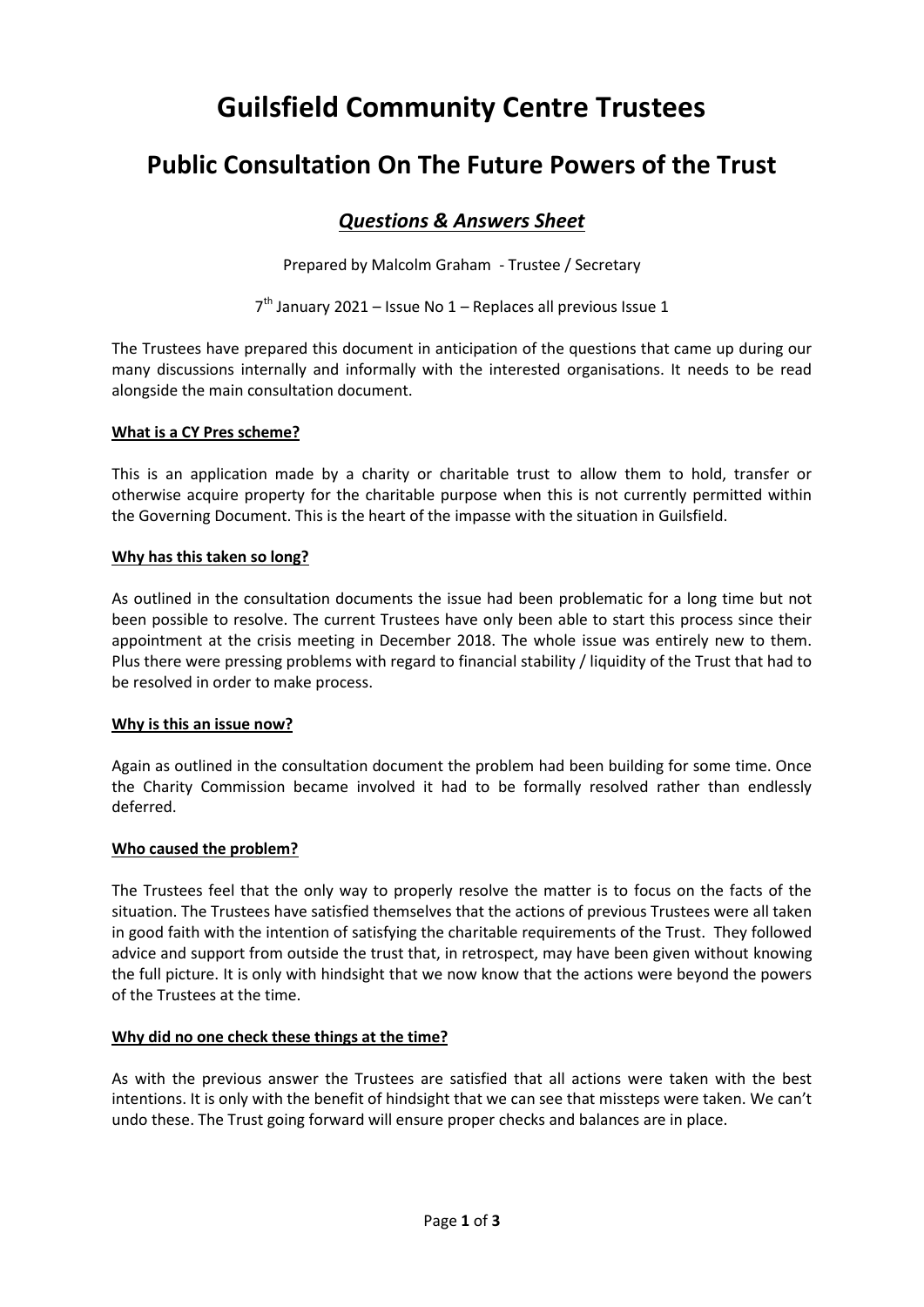#### **How can you prevent this happening again?**

The consultation document sets out a new proposed internal structure so that day to day activities are managed efficiently but there is also strategic oversight to continuously check that the activities and actions continue to satisfy the purposes of the Trust Governing Document(s).

#### **How does this affect my club / society?**

Your club / society is an independent organisation and is able to use the facilities as required from time to time. But that activity must comply with the overall requirements of the Trust Document and be financially viable for the Trust. Also any fixed or semi-fixed equipment will need to be managed in agreement with the Trust with regard to both long and short term. But this is no different to previously agreed ad hoc arrangements. The most important thing is that your club / society puts forward a Trustee so that you are actively involved in the decision making of the Trust.

#### **Why does the Trust charge VAT?**

The trust previously entered a VAT scheme around the time of the building of the new changing facilities in order to reclaim VAT and help to finance this and some other projects. Unfortunately this scheme must run to 2026 and under the scheme VAT must be charged to all users. This is unavoidable. The cost of early exit of the scheme is substantially greater than the funds available to the Trust. Therefore the Trustees cannot withdraw from the scheme as the Trust would be made insolvent. That is contrary to the powers of any charitable trust.

#### **You describe two management sub groups in the proposed route forward what would be their responsibilities?**

It is clear that after the changing rooms were moved out to the new building the activities in the centre and the sports activities on the outside lands are, in effect, not connected with regard to day to day operations. It makes sense therefore to create groups, reporting to the Trust as a whole and containing Trustees to make the day to day decisions on the running of the facilities for example their repair & maintenance, charges for use etc. However they will be expected to operate through the Trust Treasurer and be financially viable. All capital investments and projects will require the approval of the Trust as a whole. The Trust MUST ensure that the activities comply with the charitable purposes outlined in the Trust Document.

#### **Why can't we simply create a separate Sports and Recreation Association to take over the Outside Lands and run them as a separate organisation?**

In many ways this would have been the cleanest and most ideal solution. A large part of the time since the end of 2018 has been taken up trying to demonstrate the need for this with the Charity Commission. Given that the Outside Lands still sit on the Trust Balance Sheet and that the Land Registry entries were made by Trustees on behalf of the Trust it has been firmly pointed out that this step cannot be made because of the general obligations of charitable Trusts and their Trustees with regard to preservation of Trust assets and adherence to the Trust's Charitable purposes. The Trustees are therefore compelled to fall back on the proposals outlined in the consultation document in order to regularise the ownership and leasing of the Outside Lands.

#### **What if the consultation process does not support the actions proposed by the Trust?**

The Trustees sincerely believe that this is the only viable way forward. Every response to the consultation must be considered as part of the Trustees decision making process. We would need to take further advice from the Charity Commission if there was little support or even just a significant